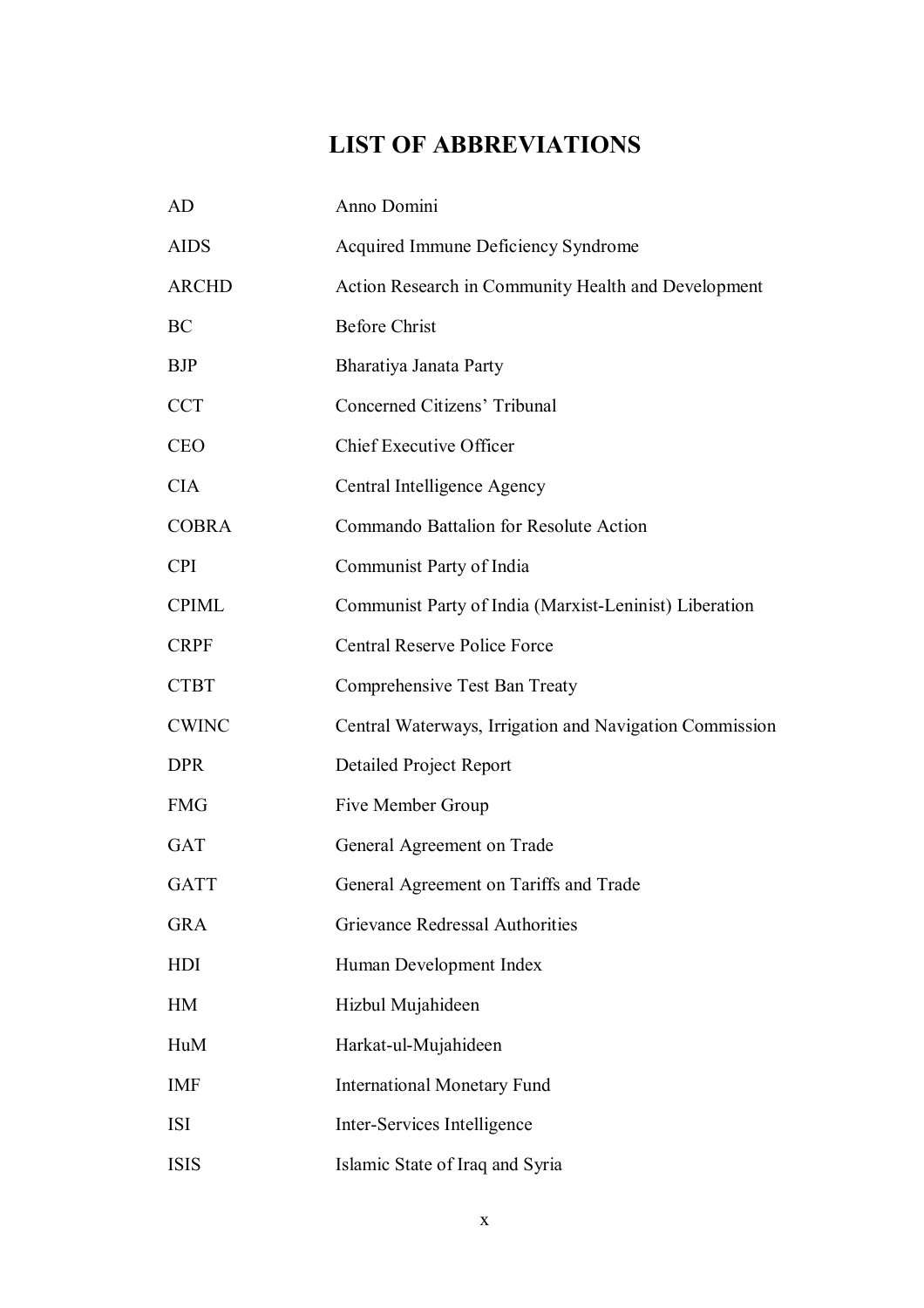| JeM          | Jaish-e-Mohammed                                            |
|--------------|-------------------------------------------------------------|
| JuD          | Jama'at-ud-Da'wah                                           |
| LeT          | Lashkar-e-Taiba                                             |
| <b>MAF</b>   | Million Acre Feet                                           |
| MoS          | Ministry of State                                           |
| <b>MP</b>    | Member of Parliament                                        |
| <b>NBA</b>   | Narmada Bachao Andolan                                      |
| <b>NCA</b>   | Narmada Control Authority                                   |
| <b>NGO</b>   | Non-Governmental Organization                               |
| <b>NSP</b>   | Narmada Sagar Project                                       |
| <b>NWDT</b>  | Narmada Water Disputes Tribunal                             |
| <b>NWDTA</b> | Narmada Water Disputes Tribunal Award                       |
| <b>NVP</b>   | Narmada Valley Project                                      |
| <b>OPEC</b>  | Organization of the Petroleum Exporting Countries           |
| <b>PAFs</b>  | <b>Project Affected Families</b>                            |
| <b>PESA</b>  | Provisions of the Panchayats (Extension to Scheduled Areas) |
|              | Act                                                         |
| PIL          | <b>Public Interest Litigation</b>                           |
| <b>PMO</b>   | Prime Minister's Office                                     |
| <b>POTA</b>  | Prevention of Terrorist Act                                 |
| R&R          | Resettlement and Rehabilitation                             |
| <b>RSS</b>   | Rashtriya Swayamsevak Sangh                                 |
| <b>SEZ</b>   | Special Economic Zone                                       |
| <b>SFG</b>   | <b>Strategic Foresight Group</b>                            |
| <b>SPF</b>   | <b>Special Protection Force</b>                             |
| <b>SSP</b>   | Sardar Sarovar Project                                      |
| <b>TISS</b>  | <b>Tata Institute of Social Sciences</b>                    |